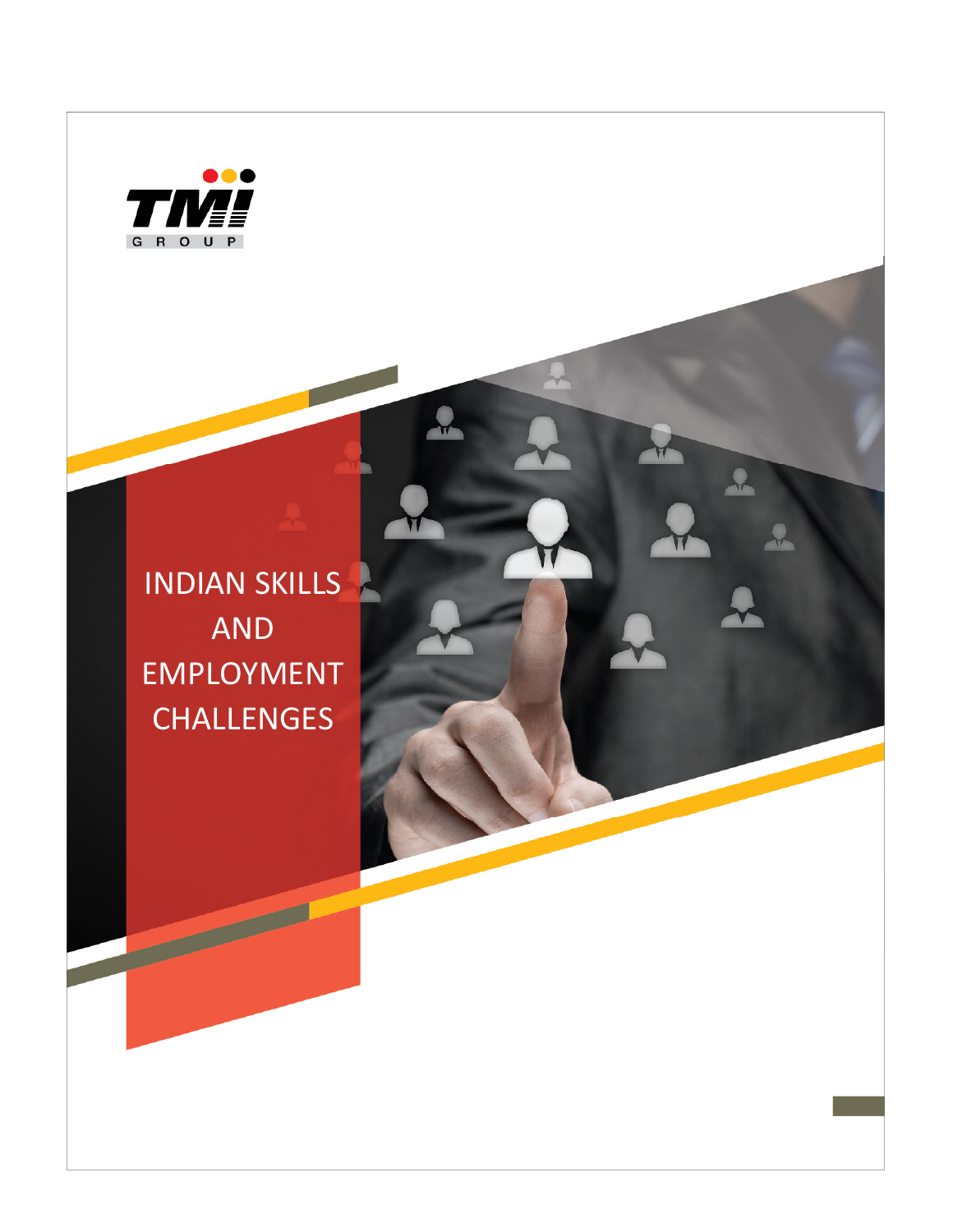# **Contents**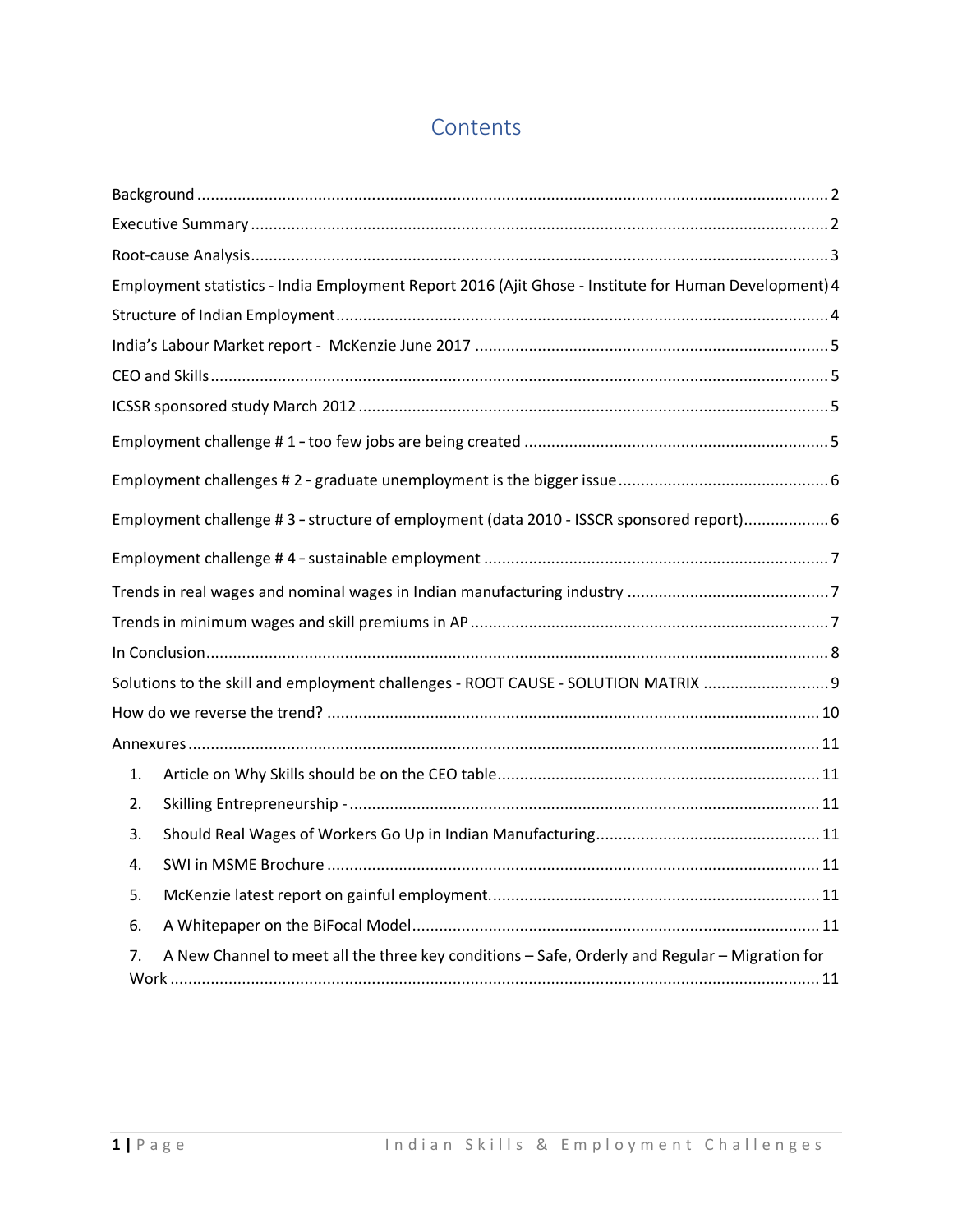## Background

- This is a complex issue. I am sharing my view point and some useful reading material are attached to this presentation
- First step is to understand the root cause of the Indian skill challenge  $-$  our demographics and structure of employment. Solutions must emerge from the root cause. Pl see next slide which summarizes the root cause.
- The second problem is lack of timely and accurate data on employment. I have shared a few studies which I believe are reliable.

#### Executive Summary

- India is sitting on a time bomb. The demographics are working against the youth of India.
- We are producing less than 2 million jobs while we need between 8 to 16 million jobs. Even the jobs being created are not sustainable for the migrating youth because of low wages. We need to revise the minimum wages to make migration for jobs sustainable.
- **E** Large manufacturing complexes are not creating enough jobs. Government cannot provide jobs. Only MSMEs can.
- We need urgent action to promote MSMEs expansion of existing MSMEs, diversification of Existing MSMEs, encouraging experienced professionals to start new MSMEs are more important than startups in college campuses. A new initiative for "scale up India "is essential.
- Incentives to employment intensive MSMEs need to be protected, encouraged with incentives like "skill wage Subsidy"
- We need a separate ministry for new employment at cabinet rank at the center and in every state.
- Lastly, we have no option but to export manpower. To do that we need to create a large staffing company (like TCS for IT) for engineering technician and professionals
- **IF Incentivize employers to take part in skilling the nation.**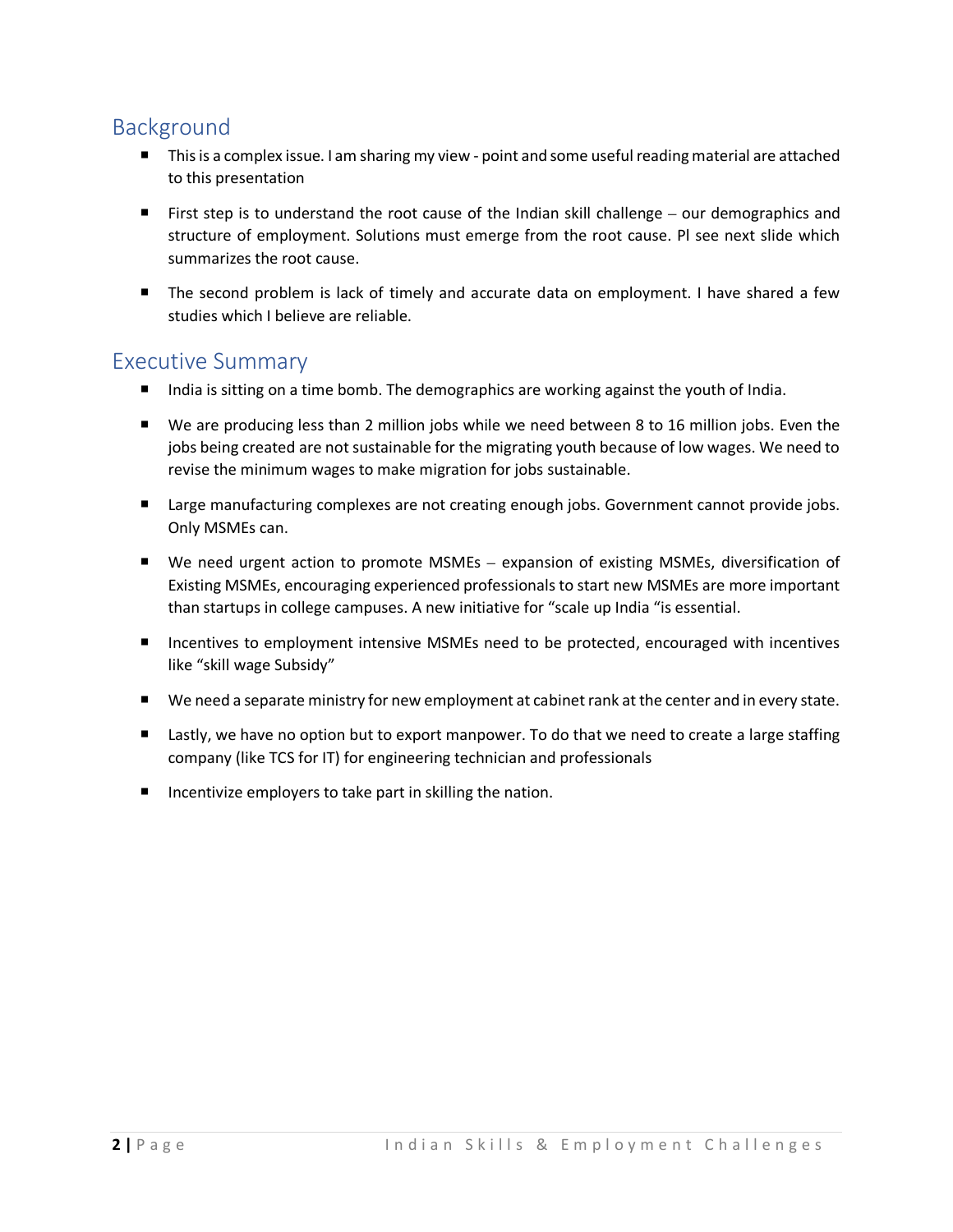## Root-cause Analysis

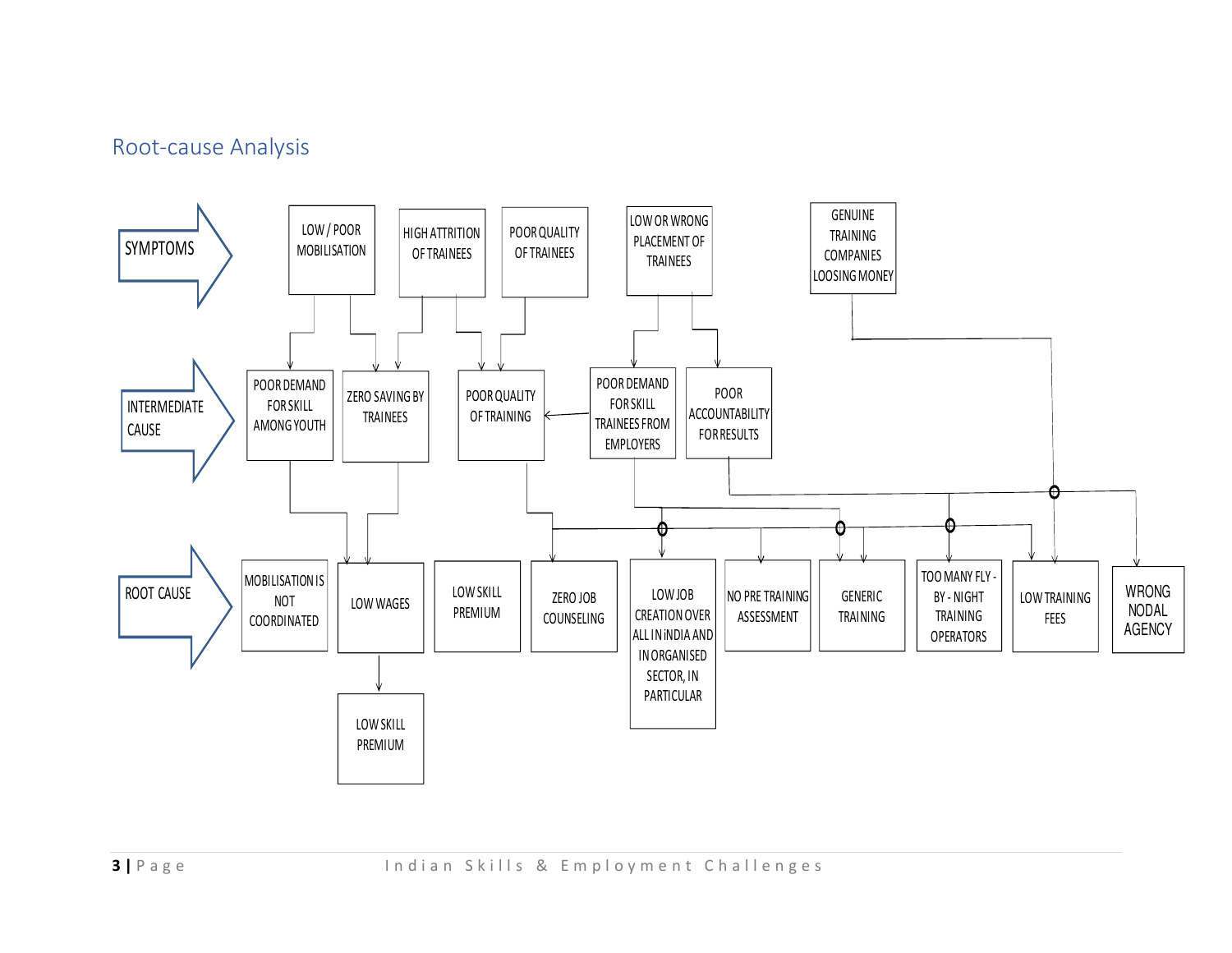# Employment statistics - India Employment Report 2016 (Ajit Ghose - Institute for Human Development)

- Latest reliable data is 2011-12 NSSO study
- As per in 2015/16, India has surplus manpower of 104 million who are willing to work if there is a right job (in age group 14 to 59), unemployed of 13 million seeking work. In addition, 6 to 8 million will join work force every year. Assuming we reach Lewis Turning point (when surplus and new entrants will all be employed) in 15 years from now, **we need to create 14 to 16 million jobs every year for the next 15 years. This looks impossible.**

#### Structure of Indian Employment

■ Total Employed of 473 million in 2011-12 and growing at 2.4 million a year. Agriculture was losing 3.7 million jobs every year which is compensated by 4.7 million new jobs in non-manufacturing (mainly construction). Currently construction jobs have slowed down and **hence new job addition may be lower than 2.4 million per year.**

| <b>Sector</b>     | <b>Employed in</b><br>million | %   | <b>CAGR</b><br>employment<br>2004/05 till<br>2011/12 |
|-------------------|-------------------------------|-----|------------------------------------------------------|
| Agri              | 232                           | 49  | (1.6%)                                               |
| Manufacturing     | 60                            | 13  | 1%                                                   |
| Non-manufacturing | 54                            | 11  | 8.8%                                                 |
| Services          | 123                           | 26  | 1.3%                                                 |
| Total             | 473                           | 100 | 0.5%                                                 |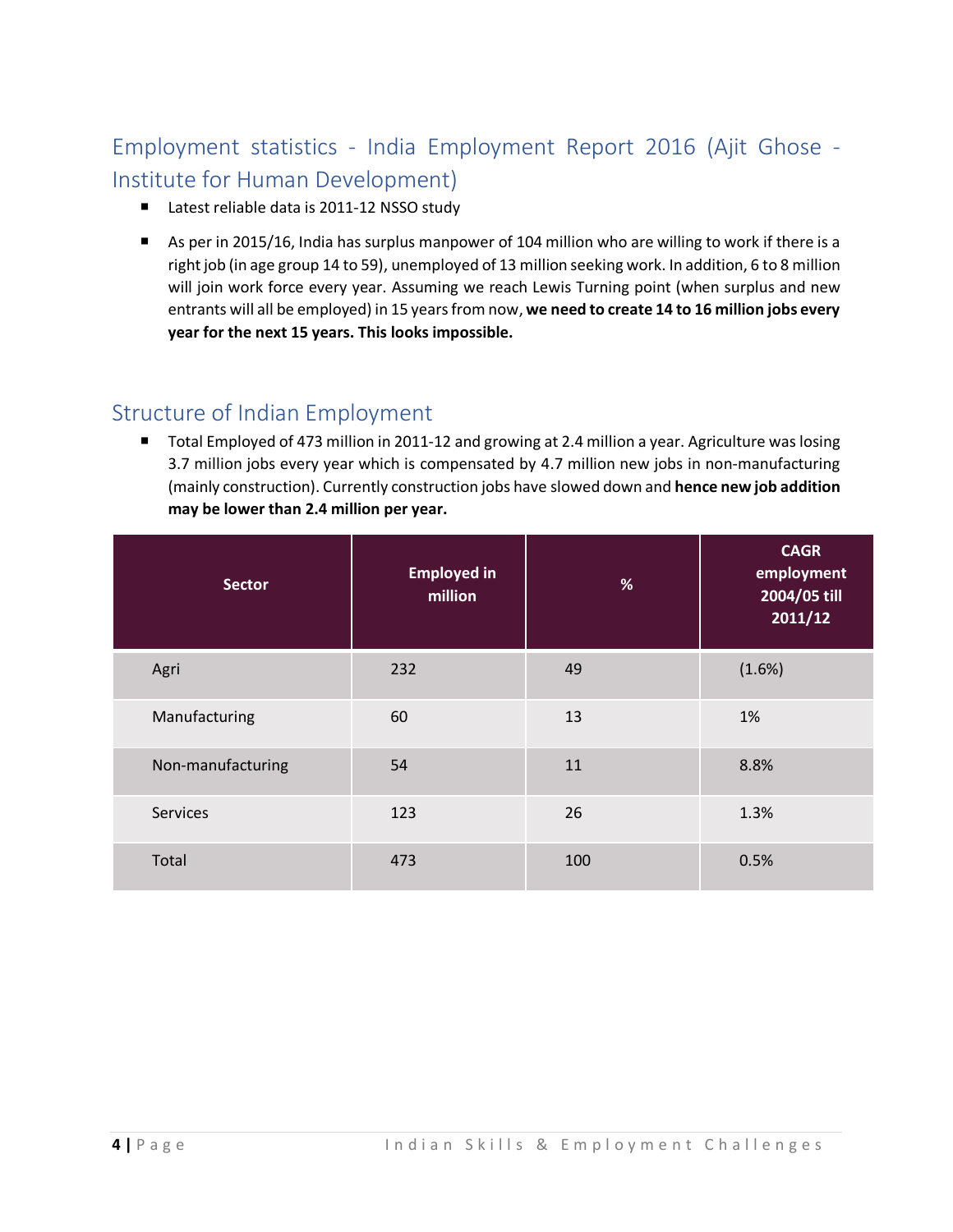### India's Labour Market report - McKenzie June 2017

- India's total employment grew from 455 million in 2011 to 463 million in 2015. Agriculture sector lost 26 million jobs while non-farm jobs grew by 33 million in these four years of which 22 million was from 2014 and 2015. Net growth was 8 million over 4 years or 2 million per year.
- Between 2011 and 2015, four non-farm sectors contributed bulk of jobs growth trade and hospitality (15.6 million), construction (14.3 million) transport (5.7 million) and education and health (1.6 million) while rest of the sectors lost 4.5 million jobs
- **During the period 2013 to 2015, GDP grew by 6.7 % p.a. and jobs grew by 1.5%** p.a. mainly because of agriculture sector losing about 2% of the jobs and manufacturing showing marginal growth

#### CEO and Skills

- One of the key reasons as to why employers are not excited about skills is the lack of CEO involvement.
- **Please read my article on "Why Skills should be on the CEO table" in the annexures**

### ICSSR sponsored study March 2012

- $\blacksquare$  The long-term trend of a decline in the rate of employment growth is, a fact. This decline is despite acceleration in the rate of economic growth. Thus, when GDP grew at 4.7 per cent per annum during 1972-73 to 1983, employment growth was 2.4 per cent; GDP growth increased to 5 per cent; but employment growth declined to 2.0 per cent during 1983/1993-94; during 1993- 94/2004-05 GDP growth accelerated to 6.3 per cent, but employment growth further declined to 1.8 per cent and during the 2004-05/2009-10 quinquennial, when GDP growth was as high as 9 per cent employment grew at an insignificant rate of 0.22 per cent!
- The declining trend in the employment content of growth is quite clearly seen in terms of the values of employment elasticity (ratio of employment growth to growth in value added)
- It was 0.52 during 1972-73/1983 declined to 0.41 in the next ten- $\sim$  6  $\sim$  year period and further to 0.29 during 1993-94/2004/05. During 2004-05/2009-10, it declined to almost zero.
- **Conclusion**: GDP growth does not mean job growth. In fact, the opposite is happening

#### Employment challenge  $# 1$  – too few jobs are being created

- Against 14 to 16 million new jobs needed, we are creating less than 2 million jobs every year.
- **E** Agriculture sector is losing jobs rapidly and this is one of the main reasons form the low net job growth
- **GDP** growth is negatively correlated with job growth. The Employment Elasticity to GDP is very low for the economy.
- We must fix the agriculture sector issues and stop the job migration from agri to non-farm sector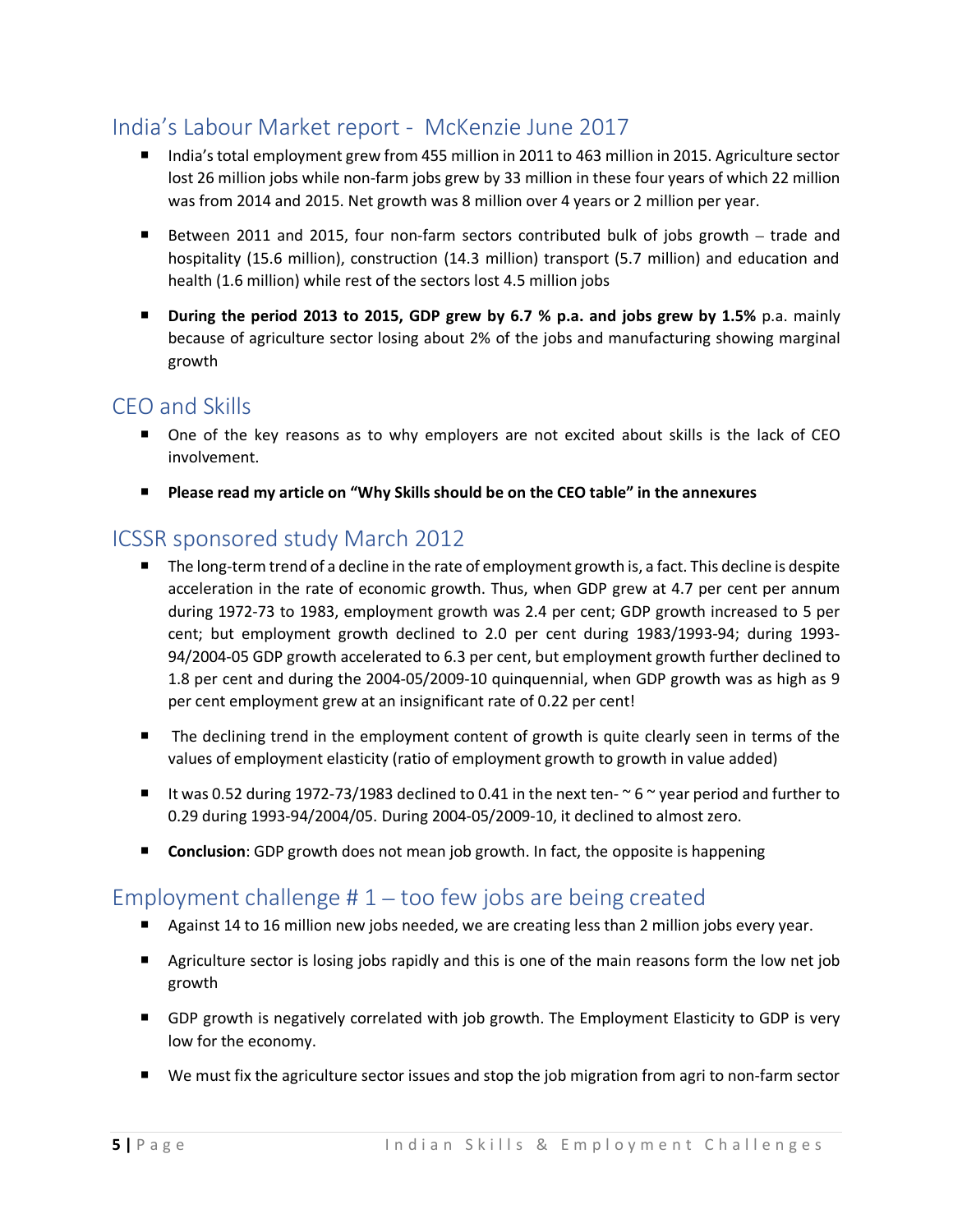## Employment challenges # 2 – graduate unemployment is the bigger issue

- In 2015, 6.3 million graduated and 1.4 million post graduated. Assuming 1.4 million graduates join higher education, 4.9 million graduates and 1.4 million Post graduates will seek work, every year, from 2015.
- According to TMI analyses, new jobs for graduates will be mainly three sectors IT/ITeS, BFSI and healthcare. Our estimate of new graduate jobs created is less than 0.5 million a year.
- Our unemployment problem is more severe at the graduate and post graduate level because they are not willing to do any job available. They want mainly government or IT jobs or graduate jobs only. New Government jobs are miniscule while demand is infinite.
- We are adding 5 to 6 million unemployed graduates and post graduates every year (6.3 million supply Vs 0.5 million demand)
- **Conclusion:** Government still believes that the non-graduate employment problem is more important and hence adding to the graduate woes by focusing on enrolment in higher education

## Employment challenge # 3 – structure of employment (data 2010 - ISSCR sponsored report)

- Out of 100 employed, only 16.63 are regular employees (approx. 79 million), over 51 are selfemployed and the balance 33 are casual labour.
- Employment in the formal sector (employing over 10 workmen) was approx. 16% of which 50% was informal terms of employment. Hence only 8% of all work force have formal employment terms (38 million of which approx. 1.5 million are on staffing rolls). Of the 38 million 17 million are in Public sector and the balance 21 million are in private sector
- As per McKenzie report 45 million people have EPF accounts in 2017. Hence out of 79 million regular employees, only 45 million have EPF accounts
- Hence out of 470 million employed, only 21 million are in the private organized sector with regular employment terms (dream jobs for graduates). Manufacturing (50%), community social and personal services (22%), finance insurance and retail (10%) are the top 3 private organized sector employers.
- **Conclusion:** Our unemployment statistics are not useful because bulk of the people are selfemployed or under employed or working in the informal sector where the employment terms including salary are adverse. We must create formal regular employment if we want to liberate our people from poverty.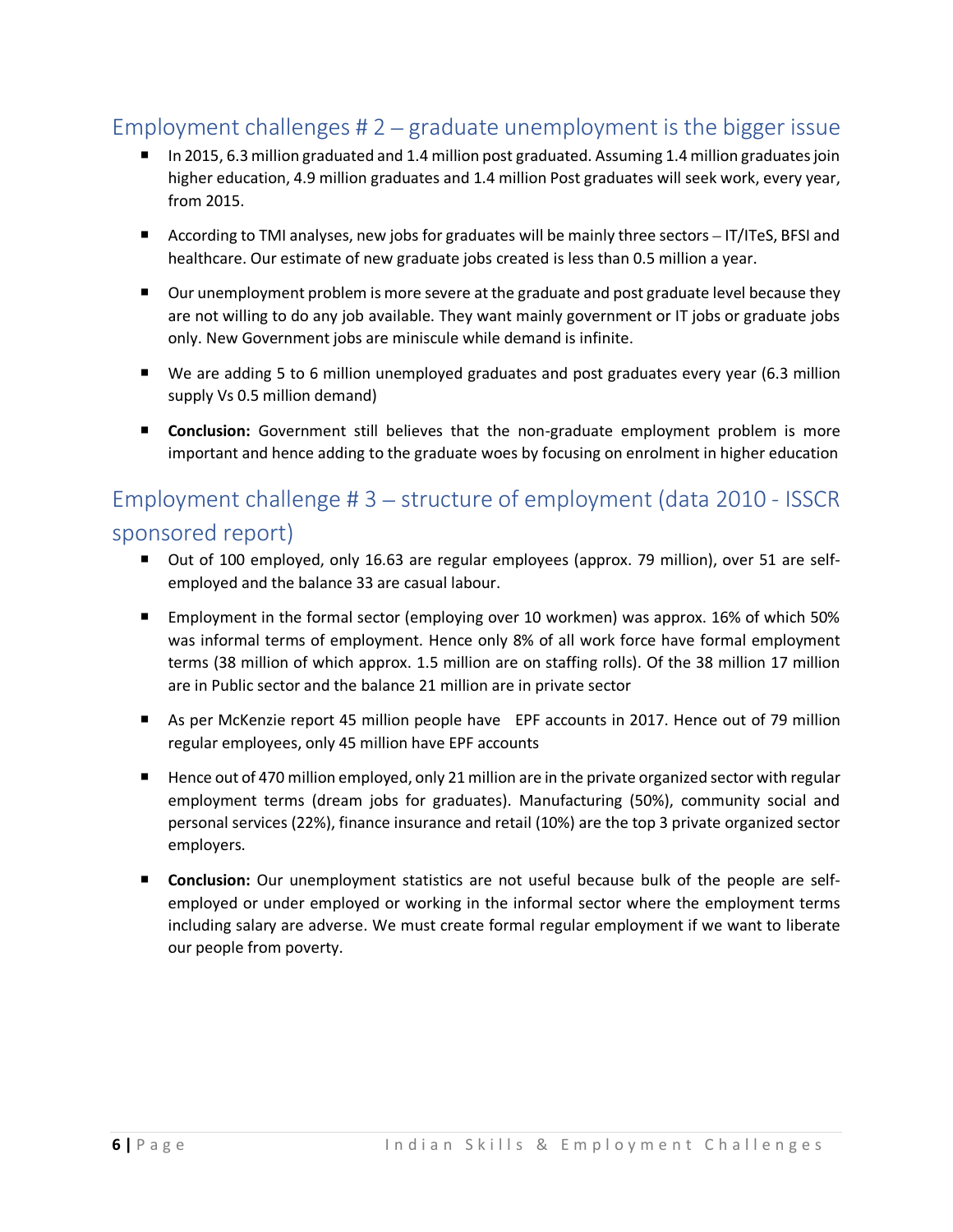### Employment challenge # 4 – sustainable employment

- Even the organized regular employers are exploiting the labour because supply is far more than the demand. EPW article published in July 2015 analyzed the average compensation of a factory worker across India and across industries.
- The data below is the result of huge data crunching

### Trends in real wages and nominal wages in Indian manufacturing industry



- . Nominal wage rate reports a steady growth BUT the real wages appears to be stagnant Rs. 45,000 per annum over a 12 year period Growth in nominal wage rate was significantly inadequate to capture growth in retail price of commodities and services consumed by this segment of population
	- More than 50% of the industries had negative growth of real wages which is a cause for serious alarm

## Trends in minimum wages and skill premiums in AP

| <b>Analyses of Skill premium across industries in</b><br><b>Maharashtra in Jan 13</b>         |                |
|-----------------------------------------------------------------------------------------------|----------------|
| Industries offering premium less than 3%                                                      | q              |
| Industries offering Premium Between 3% and<br>5%                                              | 4              |
| Industries offering Premium Between 5% and<br>10%                                             | 5              |
| Industries offering Premium greater than 10%                                                  | 1              |
| <b>Total industries</b>                                                                       | 19             |
| Industries offering skill premium (semi-skilled Vs<br>Unskilled ) of less than Rs 5 per day   | g              |
| Industries offering skill premium (semi-skilled Vs<br>Unskilled) Between Rs 5 and 10 per day  | $\overline{2}$ |
| Industries offering skill premium (semi-skilled Vs<br>Unskilled) Between Rs 10 and 20 per day | 2              |
| Industries offering skill premium (semi-skilled Vs<br>Unskilled ) greater than Rs 20 per day  | 6              |
| <b>Total industries</b>                                                                       | 19             |



Source: EPW published in August 2014 issue

```
\blacksquare
```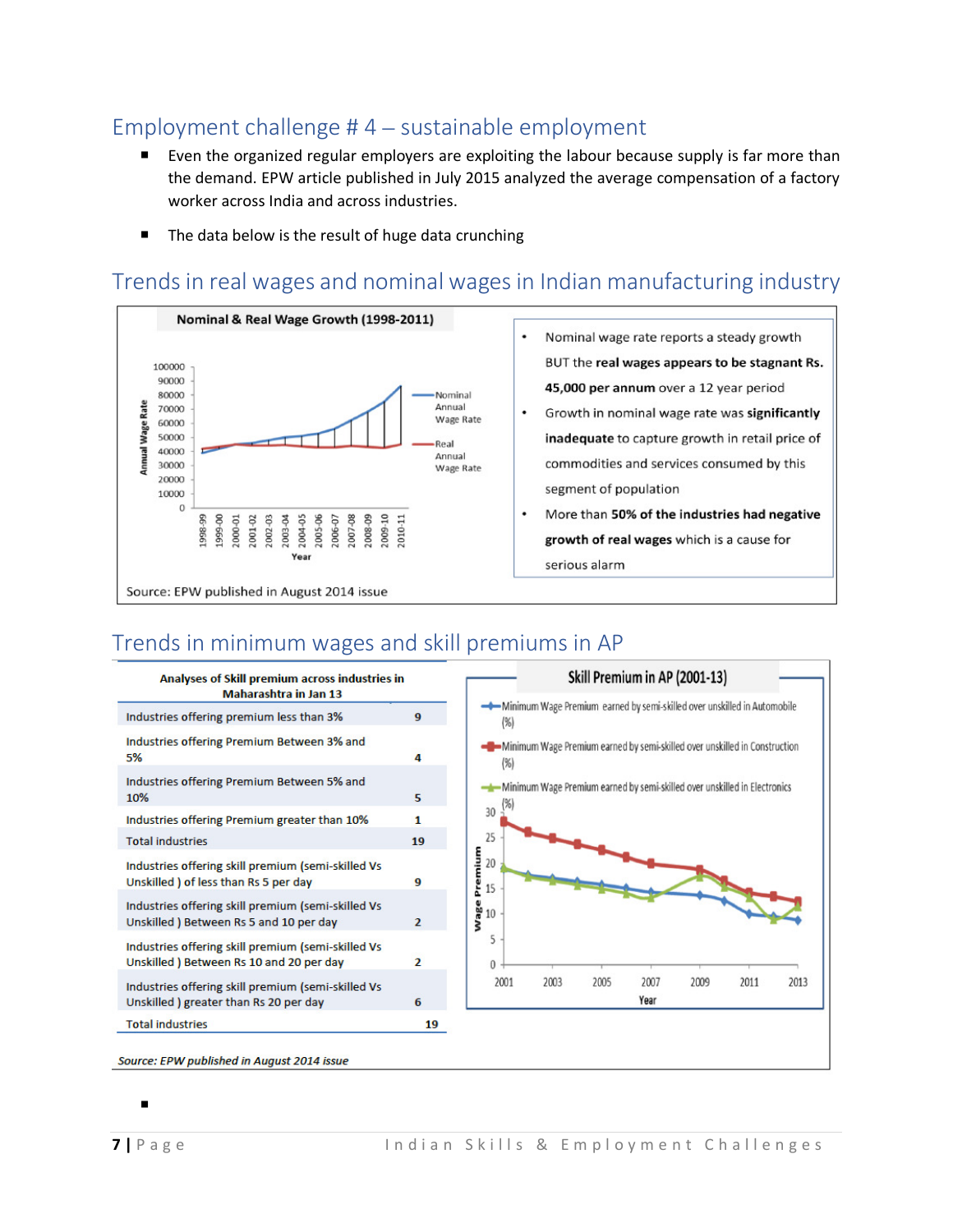## In Conclusion

- Even in regular organized employment wages have been stagnant. There no skill premium. The main culprit is demographics – supply is far excess of demand.
- **Most of the jobs are in places where people are not. Hence migration is essential. Wages are** inadequate to support migration. Most people would go "out of pocket "when they migrate and hence cannot sustain the employment.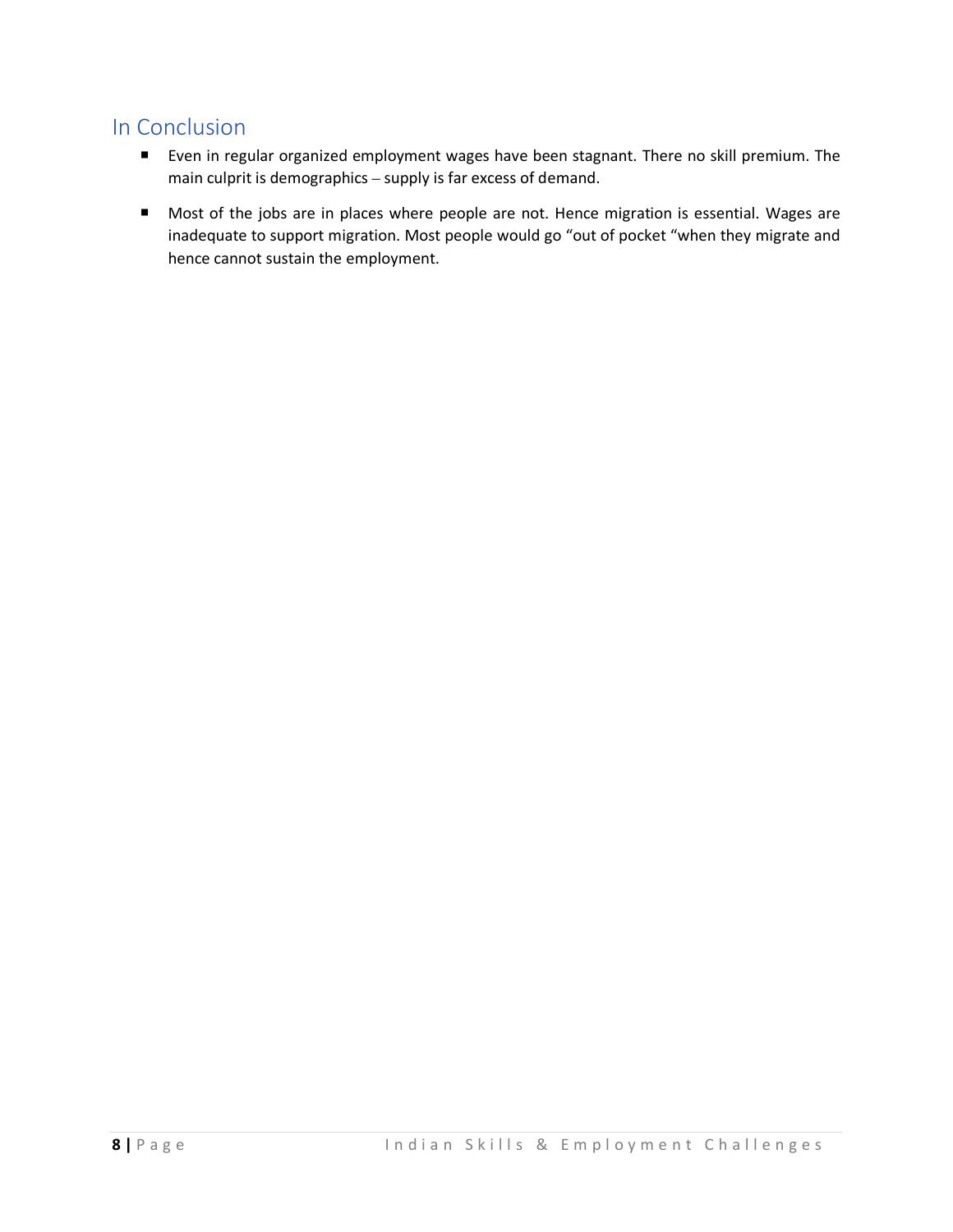## Solutions to the skill and employment challenges - ROOT CAUSE - SOLUTION MATRIX

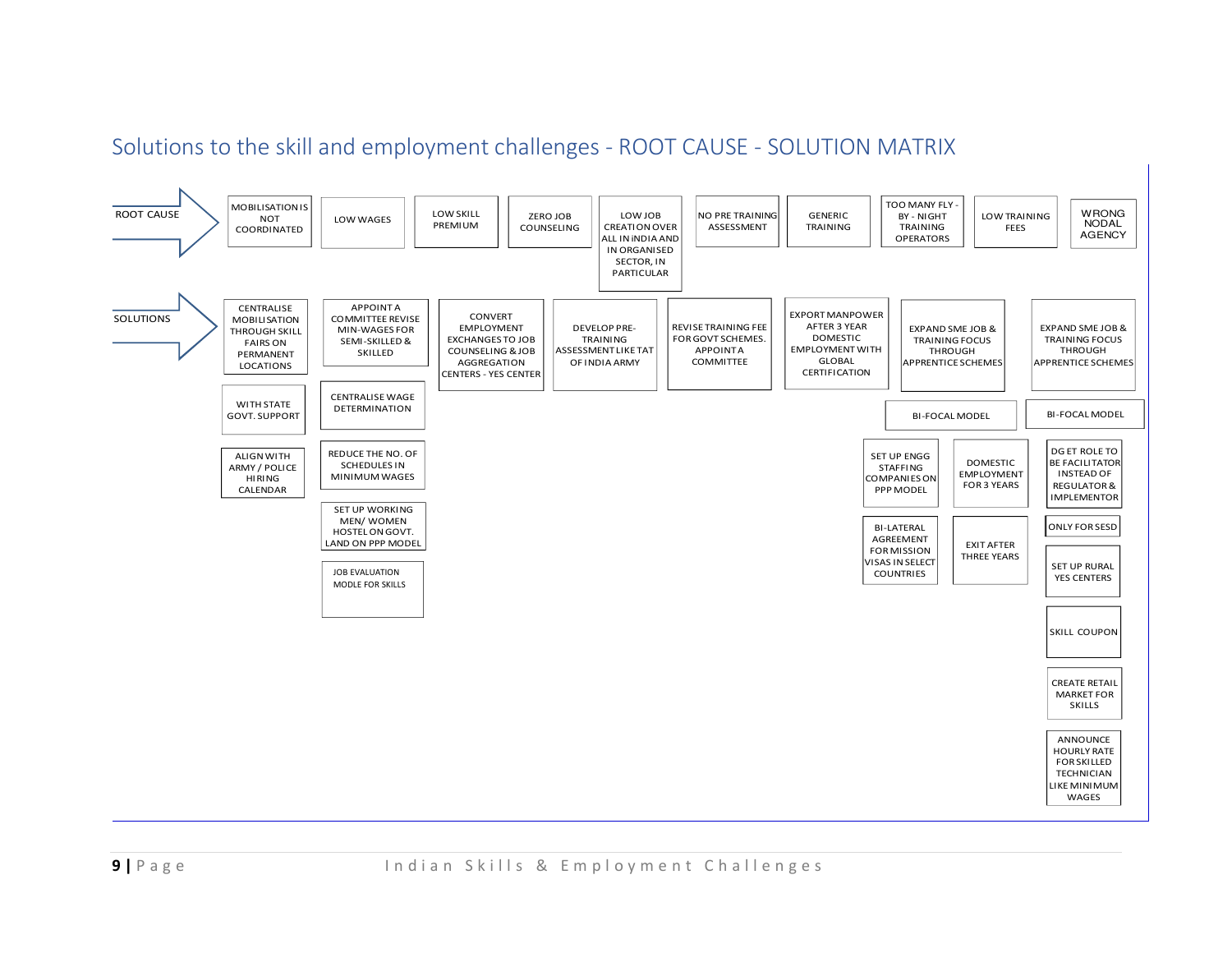#### How do we reverse the trend?

- 1. Create a demand for skills among youth by revising the minimum wage and enforcing it strictly. If we leave wages to the market, wage stagnation is bound to occur. Hence, wages must be regulated at the entry level through minimum wage regulations. Delhi government has notified a new set of minimum wages. This must be followed by other states. Create low stay options in employment centers. The idea is to create a saving potential while working
- 2. Incentivize and recognize job creators. 8 out of 10 jobs are in MSME sector. But MSME sector cannot absorb the increased minimum wages. So, provide wage subsidy for one year for every skilled hire in MSMEs. Wage subsidy for employment is the equivalent of investment subsidy for investment. Give an Inspection Raj holiday for five years for all MSMEs. Reduce the interest rate for working capital of MSMEs. Thus, neutralize the impact of minimum wage increase only for MSMEs. Large industrial employers can easily absorb the cost.
- 3. Encourage and incentivize labour productivity training in MSMEs like Singapore Government (http://www.wda.gov.sg/content/wdawebsite/L102-ForEmployers/L223E-007EmployerBasedFund.html). Encourage use of latest tools in work places by allowing subsidized import of latest technology which will make the Indian workmen globally competitive. Encourage global certification and training in one foreign language. Refund training and upskills costs incurred by MSMEs for global certifications.
- 4. Identify 10 countries with INDIAN skilled will be in demand both in the developing and the developed world. In developing world, identify manpower intensive structures like infrastructure, textiles, etc and provide bi-lateral credit and incentives for projects in these countries tied up with skilled manpower supply for 5 years. At the end of the period the Indian skilled manpower will train local youth and return. In developed world, sign up bi-lateral agreements for Indian skilled manpower to work on "project or time bound" visa in their countries to minimize "immigration challenges like the gulf countries. Set up a large engineering skill staffing company like TCS (which set up India's first IT Staffing company in 1980s) to employ and protect these project visa personnel. The overseas work option after experience will drive the demand for skills among freshers.
- 5. Incentivize employers to replace their experienced manpower to fresh and trained manpower with demand driven skill programs. Employers will incur the cost of custom skill programs and claim as reimbursements when they induct fresh hires. The experienced manpower with global certifications will be shipped overseas on project visas explained earlier. The employers will also benefit because their wage costs will remain constant due to automatic exit of experienced workforce.
- 6. Lastly, create a Ministry of Job Creation at the cabinet rank at the central and state level. This ministry will focus on policies, regulations, incentives for new job creation and will give the "big employers" i.e. MSME sector, their due. Many countries have opted for Ministry of Labour & Employment model where the focus is on Labour advocacy and rights. This has put the ministry in adversarial position vis-à-vis employers. What we need is a ministry which is working for the employers. Jamaica has already created a "separate ministry" called "Ministry of Economic Growth and Job Creation". We need to do the same. (Source: http://opm.gov.jm/ministries/ministry-of-economic-growth-and-job-creation/)